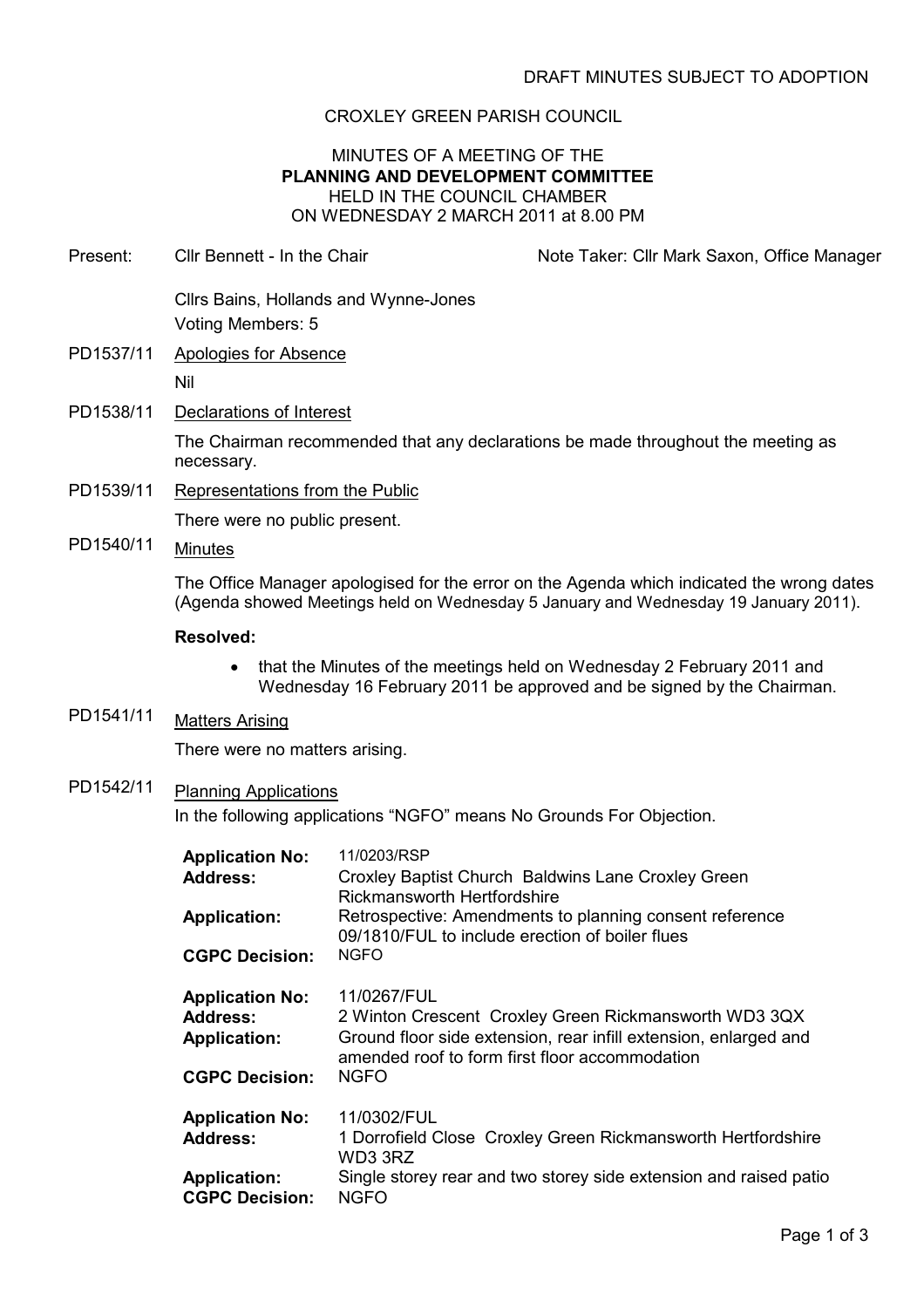| <b>Application No:</b> | 11/0308/FUL                                                |
|------------------------|------------------------------------------------------------|
| <b>Address:</b>        | 39 Sherborne Way Croxley Green Rickmansworth Hertfordshire |
|                        | WD3 3PE                                                    |
| <b>Application:</b>    | Single storey rear extension                               |
| <b>CGPC Decision:</b>  | NGFO.                                                      |

PD1543/11 Recent Decisions by Three Rivers District Council

# APPROVED

| <b>Reference No:</b>                                                                                             | 10/2150/FUL                                                                                                                                                                                                                                                                                                                                                                                                                                                                                                                                                                                          |
|------------------------------------------------------------------------------------------------------------------|------------------------------------------------------------------------------------------------------------------------------------------------------------------------------------------------------------------------------------------------------------------------------------------------------------------------------------------------------------------------------------------------------------------------------------------------------------------------------------------------------------------------------------------------------------------------------------------------------|
| <b>Address:</b>                                                                                                  | Little Gillions The Green Croxley Green                                                                                                                                                                                                                                                                                                                                                                                                                                                                                                                                                              |
| <b>Application:</b>                                                                                              | Alterations and extensions to existing dwelling house, cottage and<br>outbuildings including demolition of single storey extensions to main<br>house, garage block, stables, and various other outbuildings.<br>Retention of existing lean-to and detached green houses. Erection of<br>new single storey extensions to main house, rear dormers to house and<br>cottage, glazed link, new garages, stables, internal alterations, hard and<br>soft landscape alterations including creation of wildlife pond in adjoining<br>field and new external swimming pool and tennis court at rear of house |
| <b>CGPC Decision:</b>                                                                                            | <b>NGFO</b>                                                                                                                                                                                                                                                                                                                                                                                                                                                                                                                                                                                          |
| <b>TRDC Decision:</b>                                                                                            | Approved                                                                                                                                                                                                                                                                                                                                                                                                                                                                                                                                                                                             |
| <b>Reference No:</b><br><b>Address:</b><br><b>Application:</b><br><b>CGPC Decision:</b>                          | 10/2179/CAC<br>Little Gillions The Green Croxley Green<br>Conservation Area Consent: Demolition of existing rear and side<br>extensions, demolition of existing stable and garage block<br><b>NGFO</b>                                                                                                                                                                                                                                                                                                                                                                                               |
| <b>TRDC Decision:</b>                                                                                            | Approved                                                                                                                                                                                                                                                                                                                                                                                                                                                                                                                                                                                             |
| <b>Reference No:</b><br><b>Address:</b><br><b>Application:</b><br><b>CGPC Decision:</b><br><b>TRDC Decision:</b> | 11/0020/FUL<br>16 Warwick Way Croxley Green Rickmansworth<br>Single storey rear extension<br><b>NGFO</b><br>Approved                                                                                                                                                                                                                                                                                                                                                                                                                                                                                 |
| <b>Reference No:</b><br><b>Address:</b><br><b>Application:</b><br><b>CGPC Decision:</b><br><b>TRDC Decision:</b> | 11/0048/FUL<br>19 Yorke Road Croxley Green Rickmansworth<br>Single storey rear extension and loft conversion<br><b>NGFO</b><br>Approved                                                                                                                                                                                                                                                                                                                                                                                                                                                              |

## PD1544/11 Appeals Against Planning Decisions

There were no Appeals to note.

#### PD1545/11 Planning Questionnaire

The Committee decided to fill out the questionnaire and asked the Office Manager to email it to Sophie Severn.